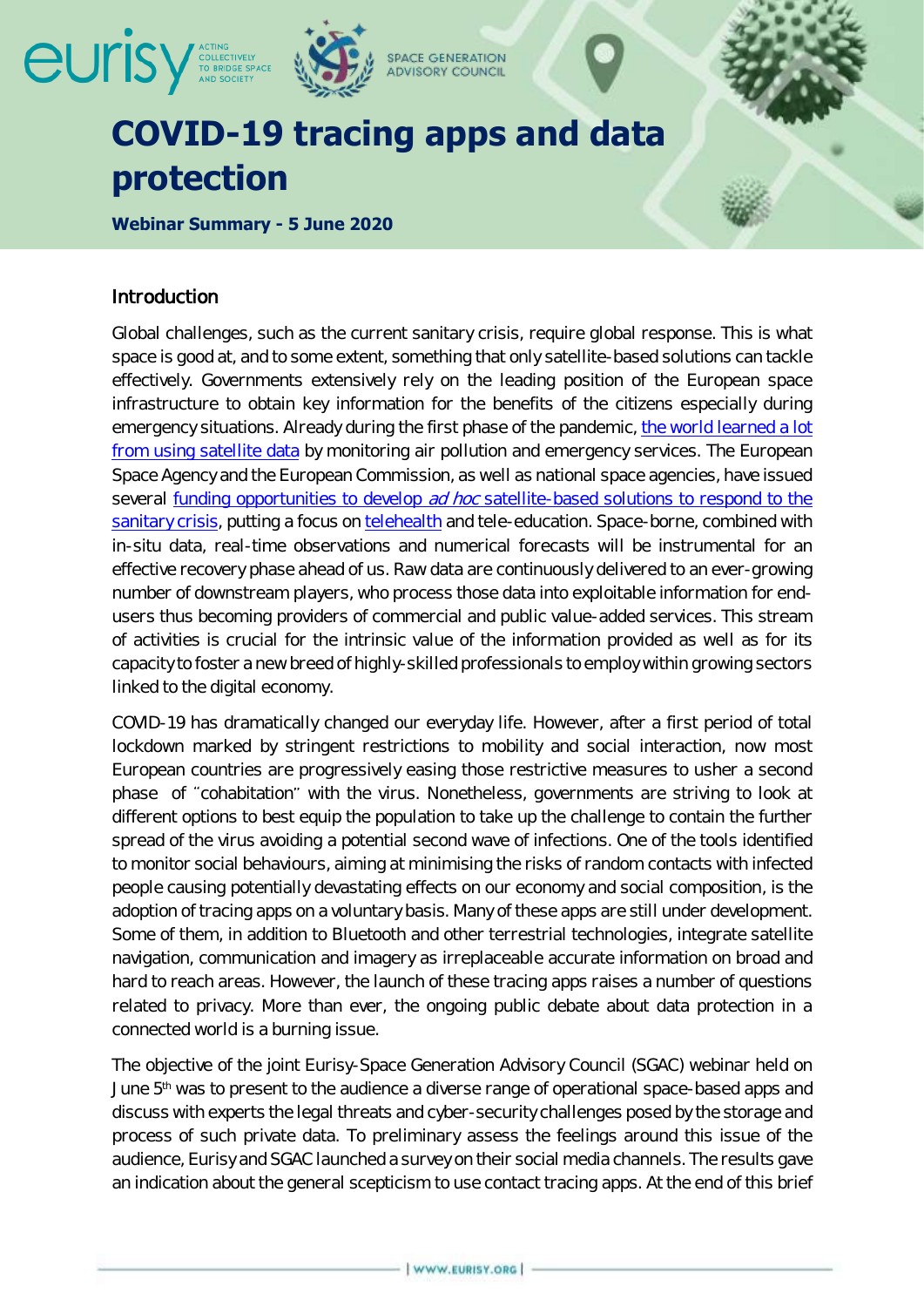summary of the webinar's discussions, several recommendations for a more transparent use of tracing apps have been defined.

## **If an official COVID-19 contact tracing app (for smartphone) is being developed in your country, will you use it?**



*Figure 1. Eurisy-SGAC Poll Results. Source: [Facebook,](https://www.facebook.com/spacegeneration/posts/3610919098924608) [Twitter,](https://twitter.com/SGAC/status/1268182487907405827) [LinkedIn.](https://www.linkedin.com/feed/update/urn:li:activity:6674338604216655872)*

## Space-based tracing apps- Use cases from Europe

The first session evolved around the presentation of three selected applications already available on the Android and Apple Stores. The apps proposed are not an exhaustive list of solutions integrating satellite data, but they offer some excellent examples of GNSS and satellite imagery products. The purpose was to show the audience the rationale behind the launch of these apps and how the developers coped with privacy and data protection issues.

Mr. Papoutsis, Associate Researcher at BEYOND - Centre of EO Research and Satellite Remote Sensing, presented [the Beyond Covid-19 Geographic Information System](http://webgiscovid19.beyond-eocenter.eu/) (GIS) web[platform.](http://webgiscovid19.beyond-eocenter.eu/) The platform is a global awareness and risk assessment system informing on COVID-19 outbreaks along with demographic, environmental and atmospheric parameters. The open portal connects Copernicus Earth observation data with in-situ sensors, crowdsourcing and public health data from official administrations, such as the European Centre for Disease Prevention and Control, the John Hopkins Corona virus Research Centre, the World Health Organisation and Worldometres. Furthermore, the platform also collects information gathered by national and local authorities.

The platform takes into account environmental parameters such as atmospheric pollutants, humidity and temperature to monitor the impact of the pandemic. The analysis of this data can give indications such as how weather influences behavioural patterns. These observations can be critical for the evaluation of measures and can assist in further decision making. As Mr. Papoutsis pointed out, such platform did not encounter any specific privacy issue, since it does not collect any personal data, but only aggregated information like the total number of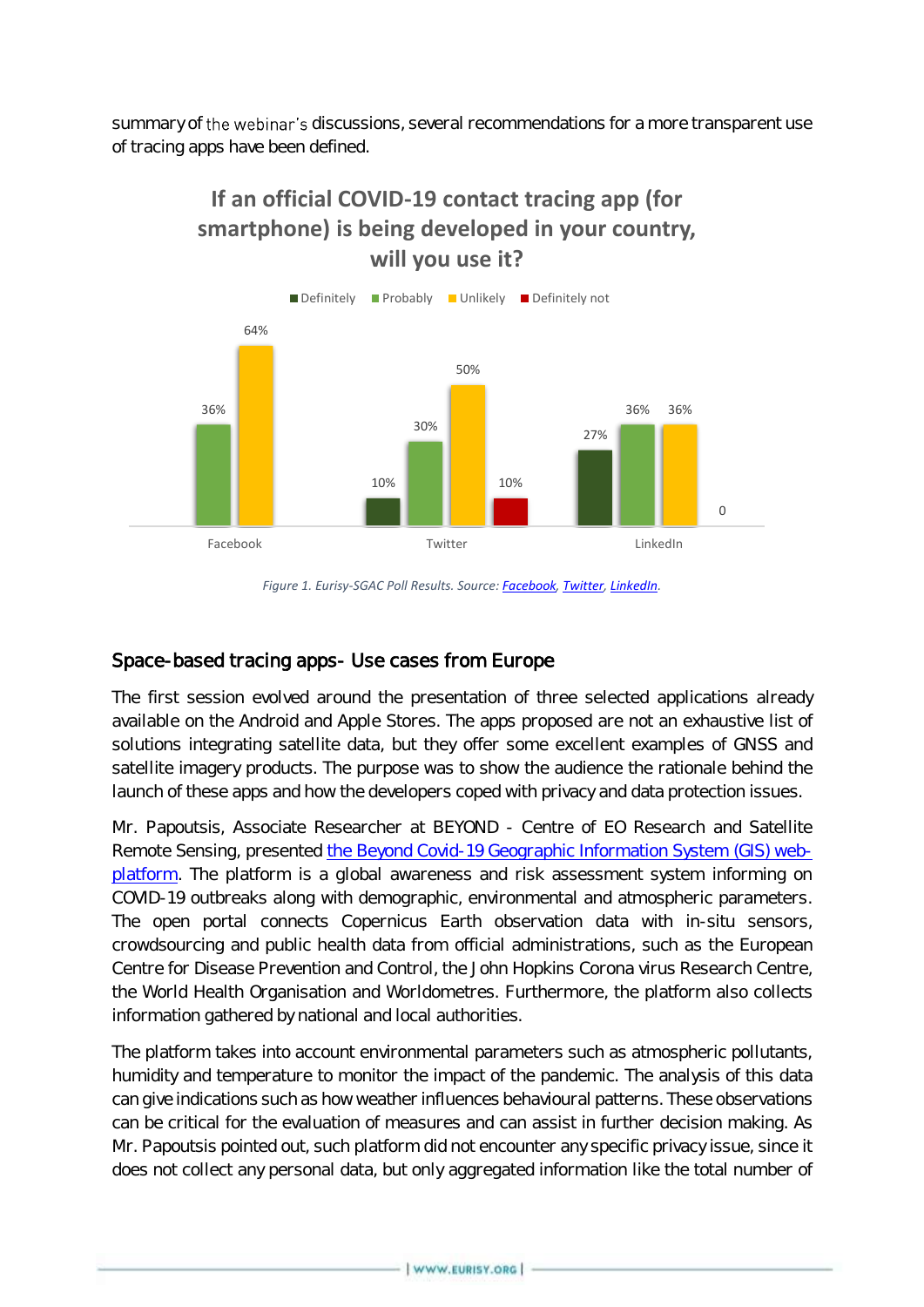infected people, recovered patients and deaths communicated by authorities and official entities. This data is directly uploaded on a reserved page on the platform dedicated to authorities. Such a solution minimises the risk of data leaks or privacy issues. This solution has been primarily designed for public institutions to provide a better oversight to make informed decisions on a macro level.

Next up were the tracing apps for mobile phones. Mr. Alexandru Pandele, GNSS Manager at Romania In Space Engineering (RISE), introduced the app [CovTrack,](https://roinspace.com/covid-19/covtrack/) for the identification of potential transmissibility vectors of COVID-19 using Bluetooth and satellite positioning. CovTrack ancestor is represented by Agora, a crowd management tool for mass event organisers launched by RISE and developed with the support of the ESA's Navigation Innovation and Support Programme (NAVISP). During the outbreak of the virus, the developers realised that their experience could be used to contribute to the fight against the pandemic.

The concept of CovTrack is to rely on Bluetooth technology to determine whether close contact has been made, and to record where it was made. The app only stores the location where close contacts occurred, without actively tracing the users' location. Through an online database of Bluetooth addresses of confirmed COVID-19 patients, managed by institutional actors (such as hospitals), the app aims at better informing users and institutions. Once the app has been downloaded, it monitors people in vicinity via Bluetooth connection. If a potential contact with an infected person has been identified, the user can report it to the authorities and check what measures need to be taken.

Users have access to a database in which the unique identifiers of mobile phones are registered, to verify whether the persons with whom the user came in contact have been confirmed with COVID-19. All that information is recorded locally, and does not give access to any personal data of these mobile phone users. The importance of having location-based information allows the users to get precise and accurate data, avoiding the risk of identifying false positive patients. Considering the aim of the app, the protection of data is an important aspect to preserve the identity of the users and the potential infected people. As Mr. Pandele explained, the personal data are collected on a server, but the server stores only the Media Access Control (MAC) code and the identification code of the infected person. The data, consisting of codes associated with mobile phones, is stored on the server for a period of maximum two weeks.

Another example was [DigitalAriadne,](https://covid19app.uniurb.it/en/diary-lets-stop-covid-19-together/) as presented by Mr. Bogliolo, Professor of Computer Systems at the University of Urbino, Italy. This app relies on a totally different concept. As is the case in the story of Ariadne and the ball of thread rolling out through the labyrinth to find her way back, the developers of digitalAriadne believe that location data is our ball of thread to unroll for finding our way out of this crisis. "Starting the post-lockdown phase without storing essential data about our movements and activities exposes us to avoidable risks", stated Mr. Bogliolo. The concept of the app is based on individuals' awareness and social responsibility. The use of the app includes a rewarding mechanism that is quantified in Worth One Minute (WOMs) vouchers, special certificates that recognise the social value of individual actions. Such rewarding mechanism could also impact on the revitalisation of the economy of territories involved. The app collects local traces without ever leaving the personal device. By keeping the app active on the background of their smartphone, users can keep a record of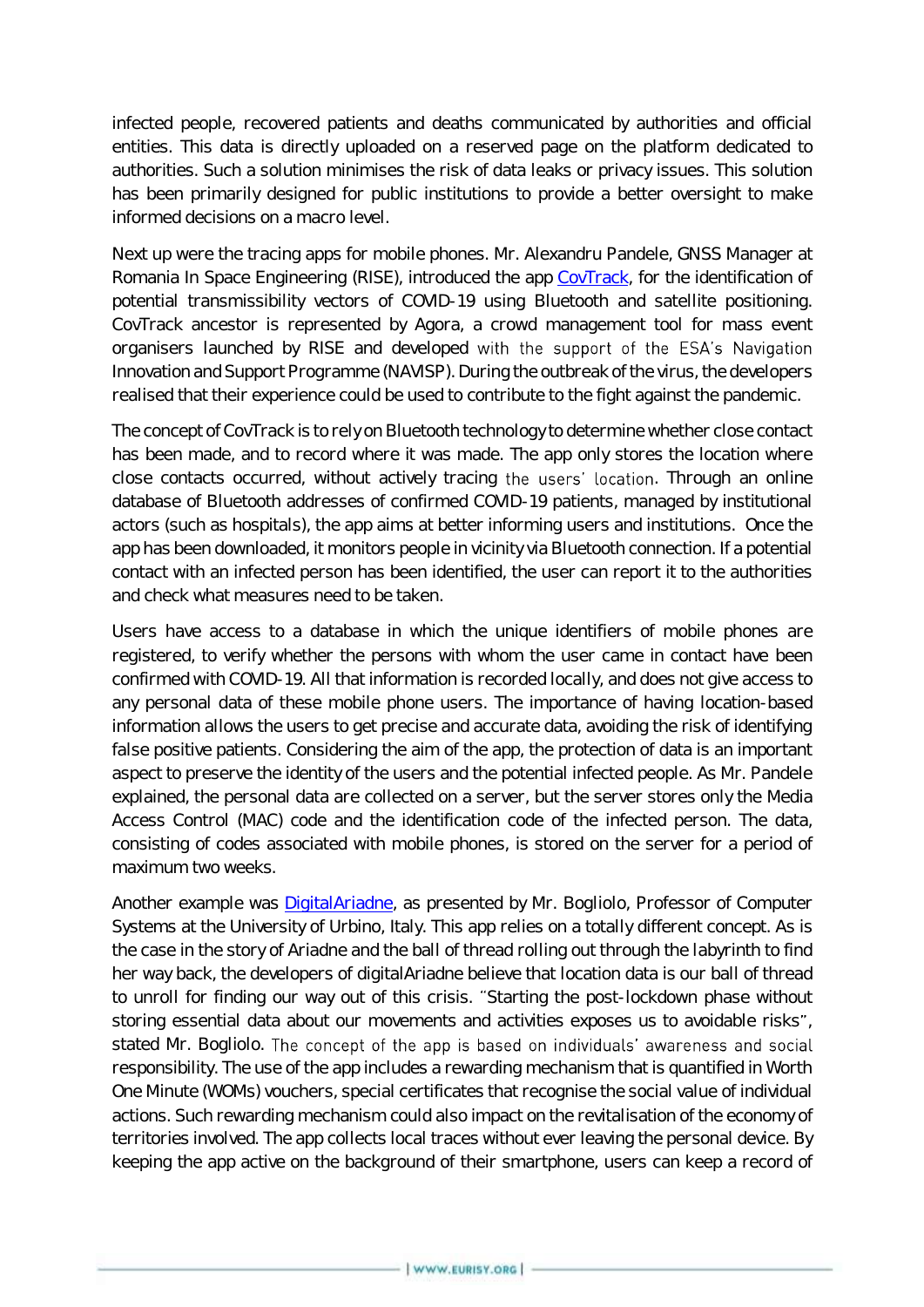their movements in space and time, without revealing to anyone their movements or identity. GNSS is an important component of the app to allow the users to have precise location and to trace their movements, especially if the user is involved in an epidemiologic investigation. The accuracy of the position is of about 1 metre.

The app automatically detects the position and movements of the user and saves this information on the personal device. The app generates daily statistics of movements and time spent in a certain place. These statistics are then stored in a central database in an anonymous format and the data can be collected to create an open data set. In this case, the protection of the personal identity and data is key. The app does not require any personal information from the user except for the location, which remains on the device unless voluntarily shared. The data of the users are collected and stored in an external drive as an anonymous code for a limited amount of time, after which the codes are randomised and can no longer be linked to any user.

## The cyber and legal perspective on the tracing apps

During this second session the perspective of experts in cybersecurity and GDPR regulations were presented. Ms. Dimitra Stefoudi, PhD Candidate in Space Law at the University of Leiden, emphasised that privacy and data protection are different fundamental rights, but that there is one clear common element between the two; the requirement of consent from the data subject (the persons whose data is being collected). All the apps mentioned during the first session are on a voluntary basis, which means that one has to download and agree to the terms and conditions. In the case of declared explicit consent from the data subject, no major privacy issues arise. However, problems may eventually occur when data is being used for other purposes. Mr. Stefano Zatti, Cybersecurity expert and former Head of ESA Security Office, explained that data subjects can agree to store their location on their device, but this does not necessarily imply consent to some potentially uses of these data. Moreover, when it comes to mandatory apps for travelling to a specific destination or for going back to work, consent becomes void. Furthermore, some of the measures taken by governments, especially in Asia, were not so clear about what data could be stored and for what period this could be done. For example, in South Korea data was also shared by credit-card companies to determine movements of individuals, while China used facial recognition technology to ensure compliance with quarantine measures. Looking into the future it might be challenging to reconcile tracing apps with European standards for privacy.

Whether privacy and security risks can be overcome to assure users that their data will only be used for fighting against infection, will be the fundamental questions for developers, Mr Zatti explained. EU regulations have brought us a higher level of privacy protection and awareness. Under the General Data Protection Regulation (GDPR), apps based on geolocation data and satellite technology, belong to the personal data category (any information which are related to an identified or identifiable natural person). Nevertheless, some of the apps are promoted by states, and Article 9 of the GDPR allows for the processing of personal data when this is done for the reason of public health.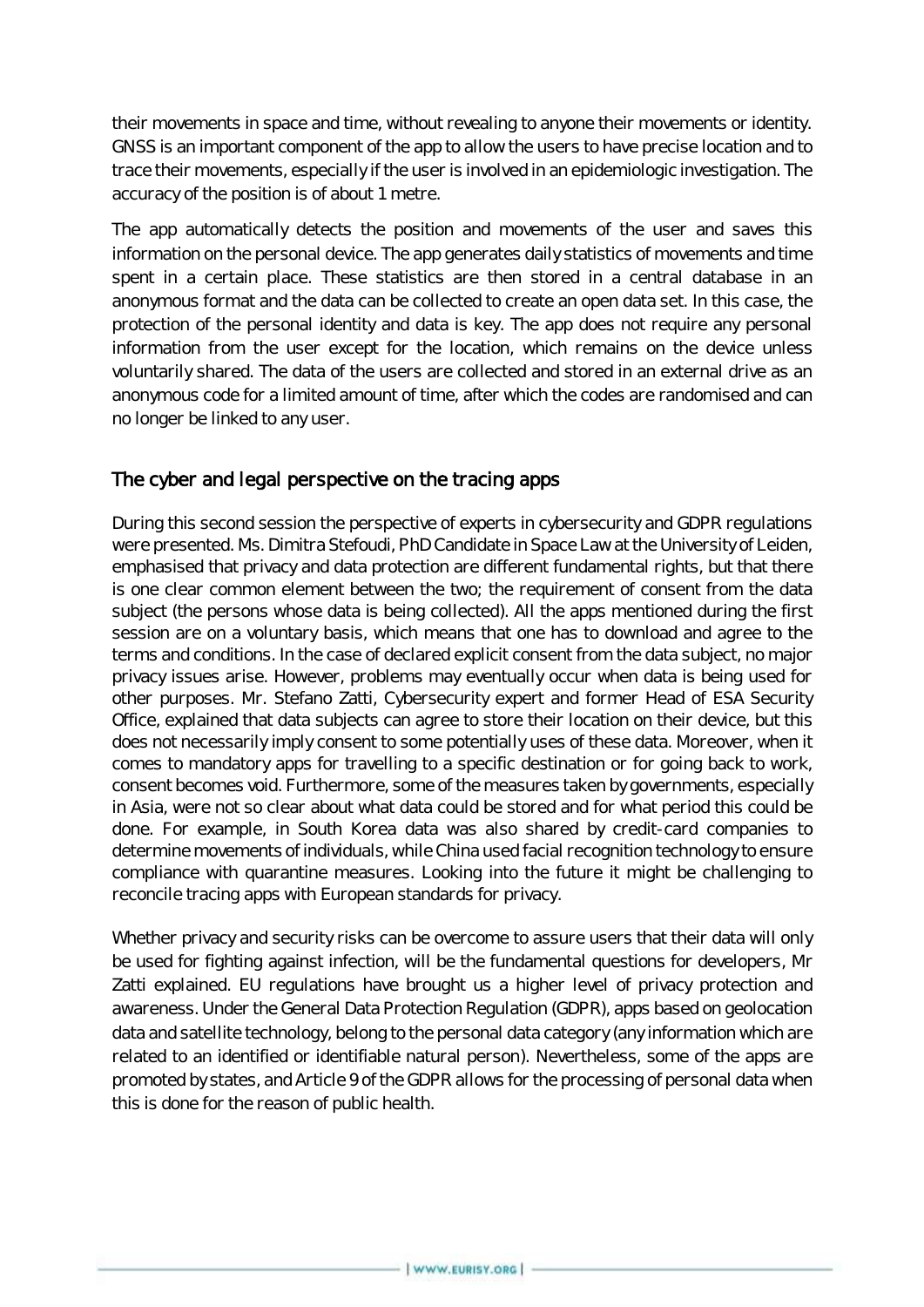## Recommendations and concluding remarks

The developers of tracing apps explained that the effectiveness of those apps is actually intertwined with their adoption rate. The higher the number of downloads and users of the app, the more accurate and precise it will be. From this perspective it is crucial to develop a transparent data strategy based on hard assurances for the protection of personal information.

A rewarding system could have stimulating effects. However, in order to meet the strong push for proper use of data and to mitigate and minimise the risk of misuse of information by third parties, developers should ensure a strict compliancy with the latest GDPR regulations, as well as cyber-security standards. An easy access to key information on the actual data gathered by the apps (where those data will be stored, for how long, to which entities the access to the data would be granted and for which exact purpose) should be explained to users. In some cases the endorsement of governmental authorities is perceived by users as a guarantee itself of the proper management of data. Nevertheless, awareness campaigns devised through broad-reaching channels could be extremely beneficial to boost the confidence of users and thus the adoption and accuracy of the apps.

The following recommendations should lead to a better acceptance of tracing apps:

- Have a major involvement of experts mitigating potential weaknesses of cybersecurity threats to the users and developers;
- Make the source code available, like on GitHub;
- Raise awareness about the specific predefined purpose of tracing apps for the safety of citizens in emergency circumstances;
- Ensure full transparency on the collected data, the use and storage;
- Assure anonymity of data.

To conclude it is key to stress the need for such apps to enable fact-based decisions that may protect us in the future. Full transparency on the purpose and scope of the apps would increase the willingness of the end-user to share some personal data to overcome an exceptional and temporary situation. Public Institutions can play a key role in ensuring proportionality between the right to privacy and public health.

To have more information about the development status of the tracing apps launched around the world, consult: [https://www.technologyreview.com/2020/05/07/1000961/launching-mittr](https://www.technologyreview.com/2020/05/07/1000961/launching-mittr-covid-tracing-tracker/)[covid-tracing-tracker/](https://www.technologyreview.com/2020/05/07/1000961/launching-mittr-covid-tracing-tracker/)